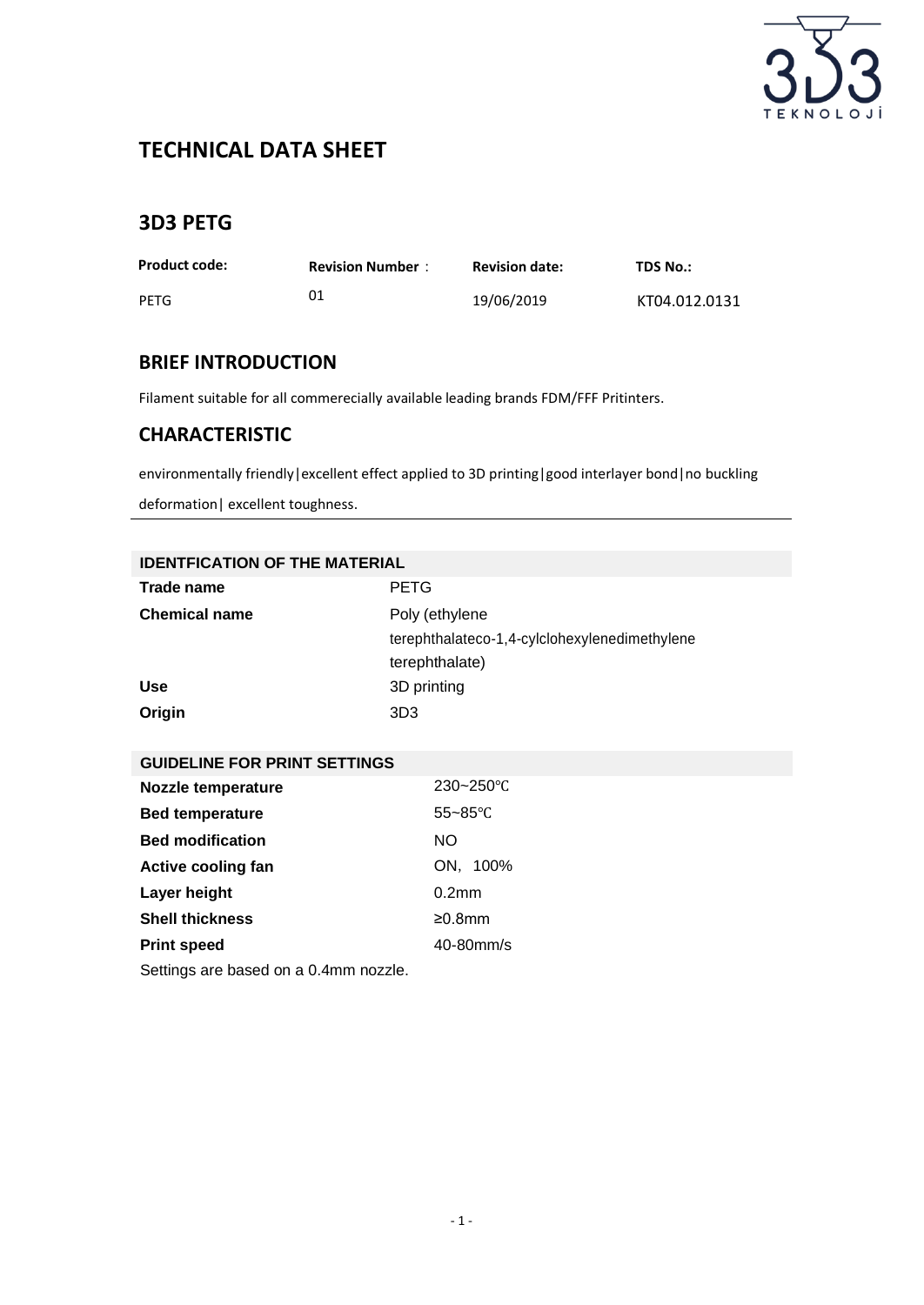

| <b>MATERIAL PROPERTIES</b>                    |                          | <b>Test Method</b> |
|-----------------------------------------------|--------------------------|--------------------|
| <b>Melt temperature</b>                       | $\sim$ 200°C             | <b>ISO 11357</b>   |
| <b>Glass transition temperature</b>           | $~\sim$ 70°C             | <b>ISO 11357</b>   |
| Melt flow rate (MFR) 1                        | 8.3 g/10min              |                    |
| Heat deflection temperature(HDT) <sup>2</sup> | 70.6°C                   | <b>ISO 75</b>      |
| Vicat softening temperature(VST) <sup>3</sup> | 78.5°C                   | <b>ISO 306</b>     |
| density                                       | $1.27$ g/cm <sup>3</sup> | <b>ISO 1183</b>    |
| Odor                                          | <b>Odorless</b>          |                    |
| <b>Solubility</b>                             | Insoluble in water       |                    |

1.test conditions: T= 240℃; m=2.16 kg.

2. test conditions:0.45MPa;120℃/h.

3. test conditions:10N; 120℃/h.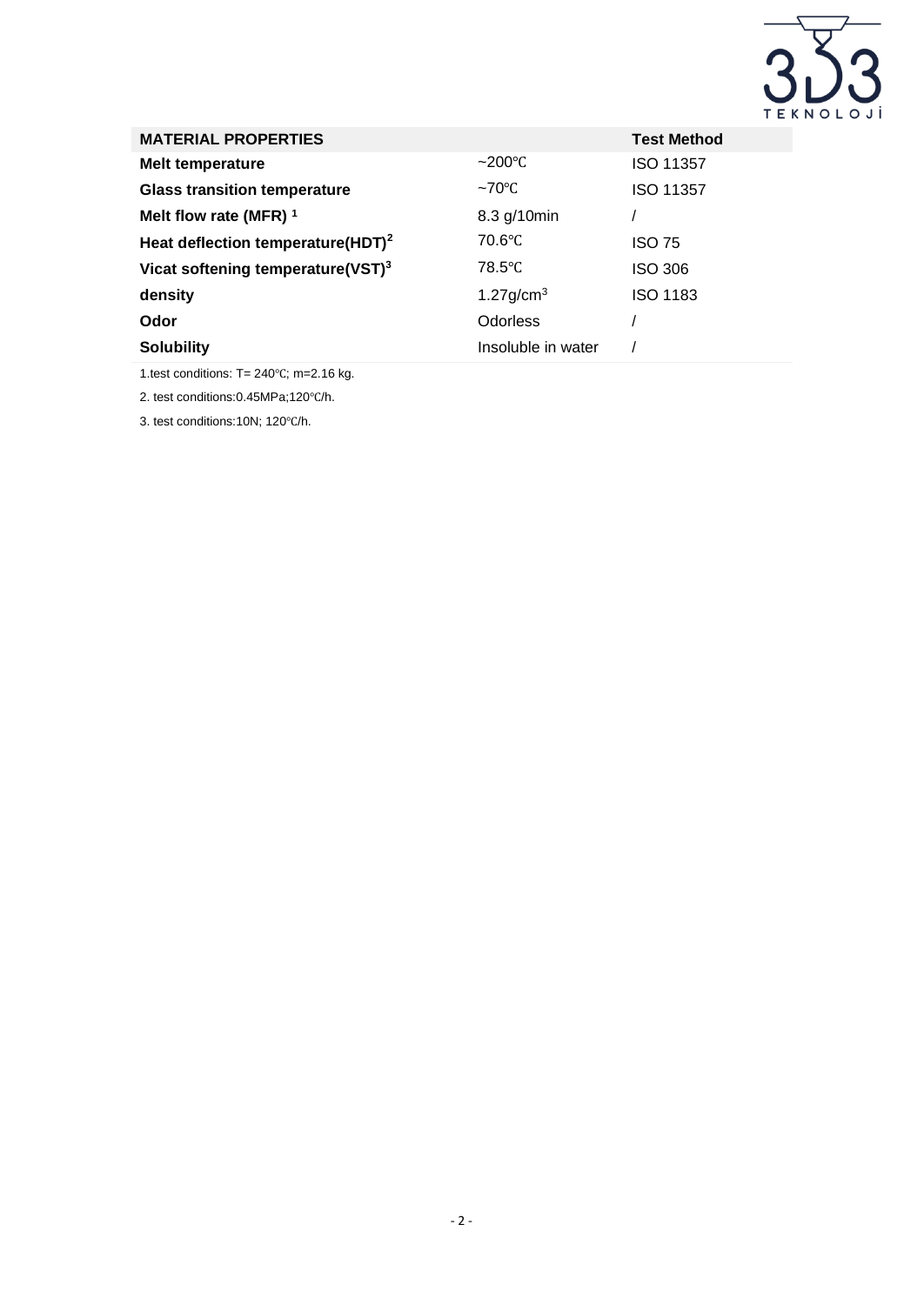

#### **MECHANICAL PROPERTIES|TENSILE TEST Test Method ISO 527**

All test specimens were printed using an Megamaker S1 under the following conditions: Printing temperature: 240℃ Heated bed temperature: 70℃ Print speed: 45mm/s Shell thickness: 0.8mm Infill under 45。

|                           | <b>Printed Vertical Z-axis</b> |      | <b>Printed horizontal</b><br>X, Y-axis |      |
|---------------------------|--------------------------------|------|----------------------------------------|------|
|                           |                                |      |                                        |      |
| Infill                    | 50%                            | 100% | 50%                                    | 100% |
| Tensile strength (Mpa)    | 11.1                           | 18.5 | 25.7                                   | 36.6 |
| Force at break (Mpa)      | 11.1                           | 18.5 | 25.7                                   | 36.6 |
| Elongation at break $(%)$ | 3.6                            | 4.0  | 10.0                                   | 10.9 |
| Emodulus (Mpa)            | 316                            | 568  | 405                                    | 488  |
|                           |                                |      |                                        |      |

**MECHANICAL PROPERTIES|IMPACT TEST Test Method ISO 179**

The same conditions as tensile test.

1→impact direction

|                                              | Chary(en) |      | Chary(ep) |      |
|----------------------------------------------|-----------|------|-----------|------|
| Infill                                       | .50%      | 100% | 50%       | 100% |
| Impact strength $(KJ/m2)$                    | 21.1      | 23.4 | 9.0       | 53.0 |
| Notch impact strength <sup>1</sup> $(KJ/m2)$ | 3.0       | 21   | 3.1       | 5.2  |

**MECHANICAL PROPERTIES |FLEXURAL TEST Test Method ISO 178**

The same conditions as tensile test.

1→bending direction





|                        | Normal |      | parallel |      |
|------------------------|--------|------|----------|------|
| Infill                 | 50%    | 100% | 50%      | 100% |
| Maximum force (Mpa)    | 50.1   | 62.2 | 61.6     | 65.0 |
| Flexural modulus (Mpa) | 1443   | 1669 | 1711     | 1747 |
|                        |        |      |          |      |

1. notch type: type A